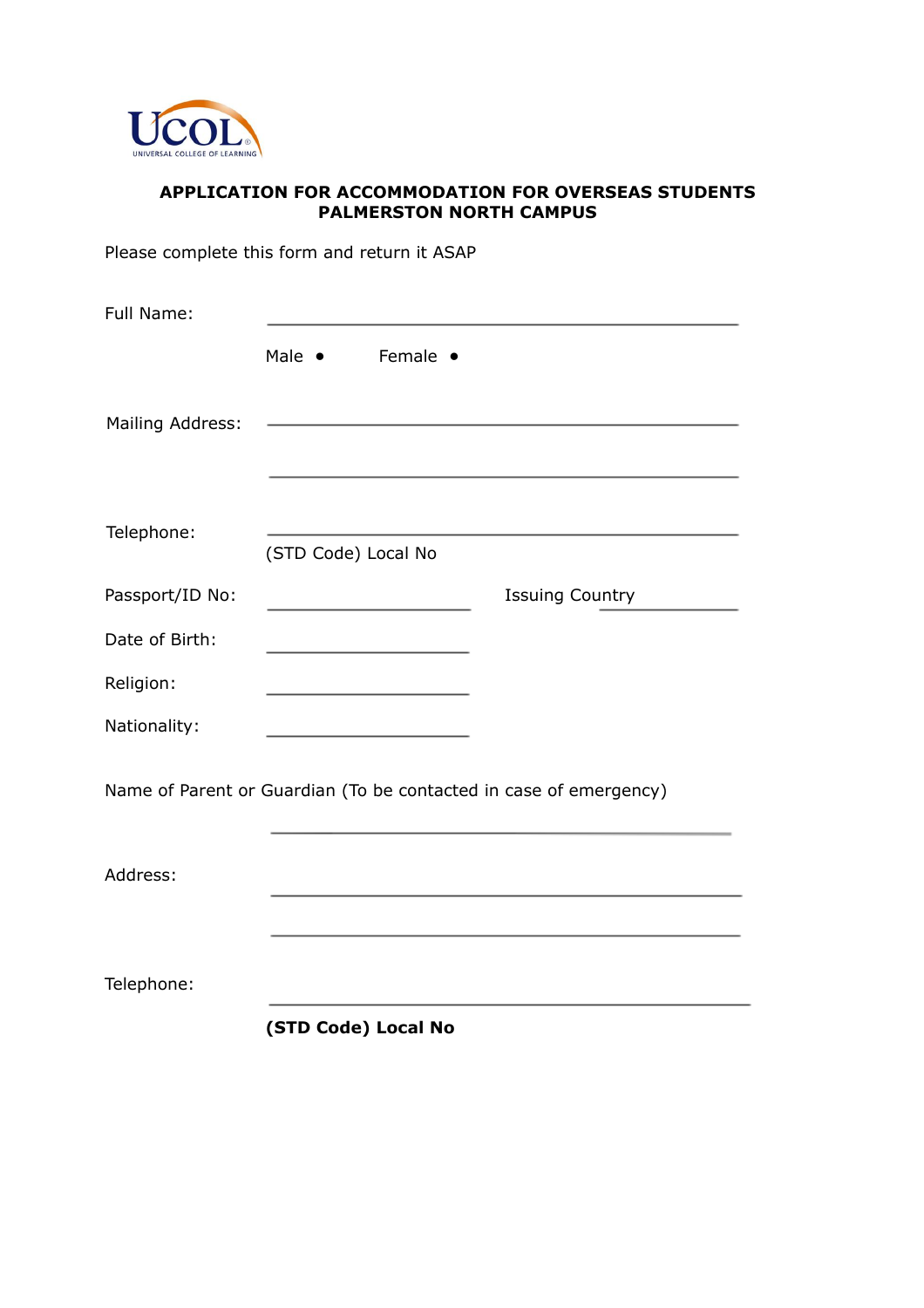**If you do not require homestay accommodation, please advise the details of your intended accommodation:**

| New Zealand address                                                                          |                                                |               |              |
|----------------------------------------------------------------------------------------------|------------------------------------------------|---------------|--------------|
|                                                                                              |                                                |               |              |
|                                                                                              |                                                |               |              |
|                                                                                              |                                                |               |              |
| New Zealand Phone                                                                            |                                                |               |              |
| I require pickup from Palmerston North airport /bus terminal Yes                             |                                                |               | $\bullet$ No |
| If you answer is yes please provide details and expected arrival time inPalmerston<br>North. |                                                |               |              |
|                                                                                              |                                                |               |              |
| Signature:                                                                                   |                                                |               |              |
| Date:                                                                                        | the control of the control of the control of   |               |              |
| If you require homestay accommodation please complete the rest of this<br>form.              |                                                |               |              |
| I require Homestay accommodation from:                                                       |                                                |               |              |
| (Start date)                                                                                 |                                                | to (End date) |              |
| Do you prefer a family?                                                                      |                                                |               |              |
|                                                                                              | a) With no children<br><b>NO</b>               |               | <b>YES</b>   |
|                                                                                              | b) With children under 12 yrs old<br><b>NO</b> |               | <b>YES</b>   |
|                                                                                              | c) With children over 12 yrs old<br><b>NO</b>  |               | <b>YES</b>   |
| Most New Zealand families have pets. If you are allergic to animals please let us<br>know.   |                                                |               |              |
|                                                                                              |                                                |               |              |

Are you a vegetarian? **YES • NO •** Is there any food you cannot eat? **YES** ● **NO** ●